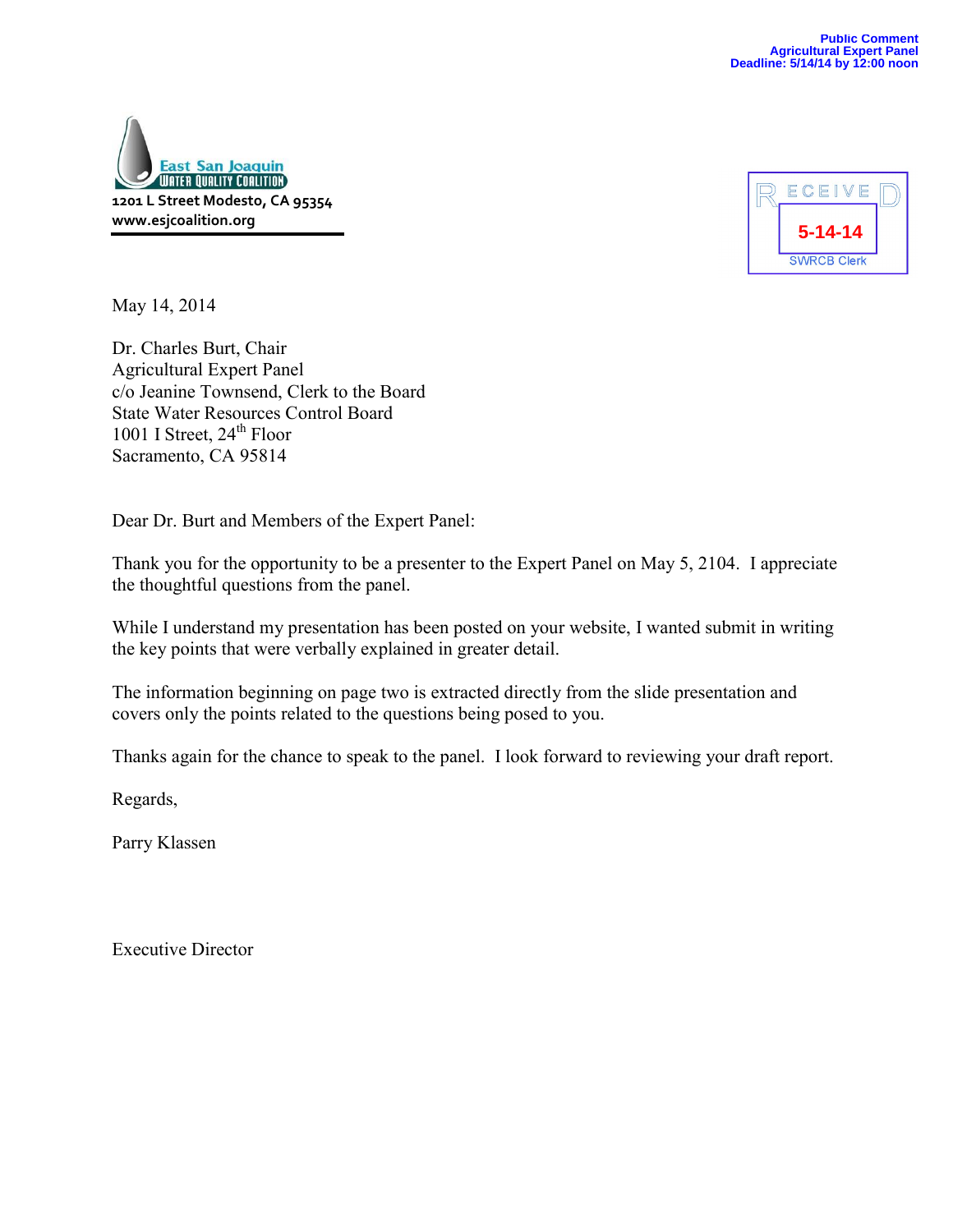#### **Points given to the Expert Panel Parry Klassen 5-5-14**

#### **Short Term**

- Encourage phasing in of any new reporting
- Coalitions need time to get member field information organized based on member's Farm Evaluation data
- Need consistent "management units" for reporting
- When/if nitrogen use reporting begins, reporting units need to be understood by growers so consistent information is collected

#### **Need more focused crop research before embracing nitrogen consumption ratio**

- Programs in place now (almonds, strawberries, walnuts, etc.) where better crop consumption information being developed
- In the Central Valley Management Practice Effectiveness Program (MPEP), focus will be on proving practices are protective
- Use our best practices in field trails; show they are effective in protecting groundwater (intensive data gathering)
- Gain better understanding of crop nitrogen consumption, nitrate movement past the root zone.
- Potential Outcomes:
- improvements should be made to practices or
- validate existing practices are effective
- Recommendation: Start with reporting applied nitrogen per field or management unit
- Maybe work toward a "ratio approach" over next 5-10 years
- Once better information is developed
- If it is verified as useful tool

## **Application of Management Practices**

#### **… ensuring growers have the knowledge…**

Coalitions are committed collaborators

ESJ will be using IPNI 4R's program in member outreach 2014/15

Seeking Grower Certification Program based on CCA program; CDFA/UC Collaboration Application of Management Practices

… Usage of paid consultants – e.g., CCAs/PCAs. …

Grower outreach on N use/BMPs won't be successful without private industry participation Use UC Cooperative whenever possible but not always available (limited UC personnel w/agronomy training)

Hire CCA's to be part of outreach team, use in trainings in addition to UC personnel

#### **What management practices are expected to be implemented and under what circumstances for the control of nitrogen?**

Encourage grower use of 4R approach when applying nitrogen

4R Principles apply to all crops

Right time, place, material, amount

Need to customize literature based on California crops

Need to refine crop consumption information for many crops